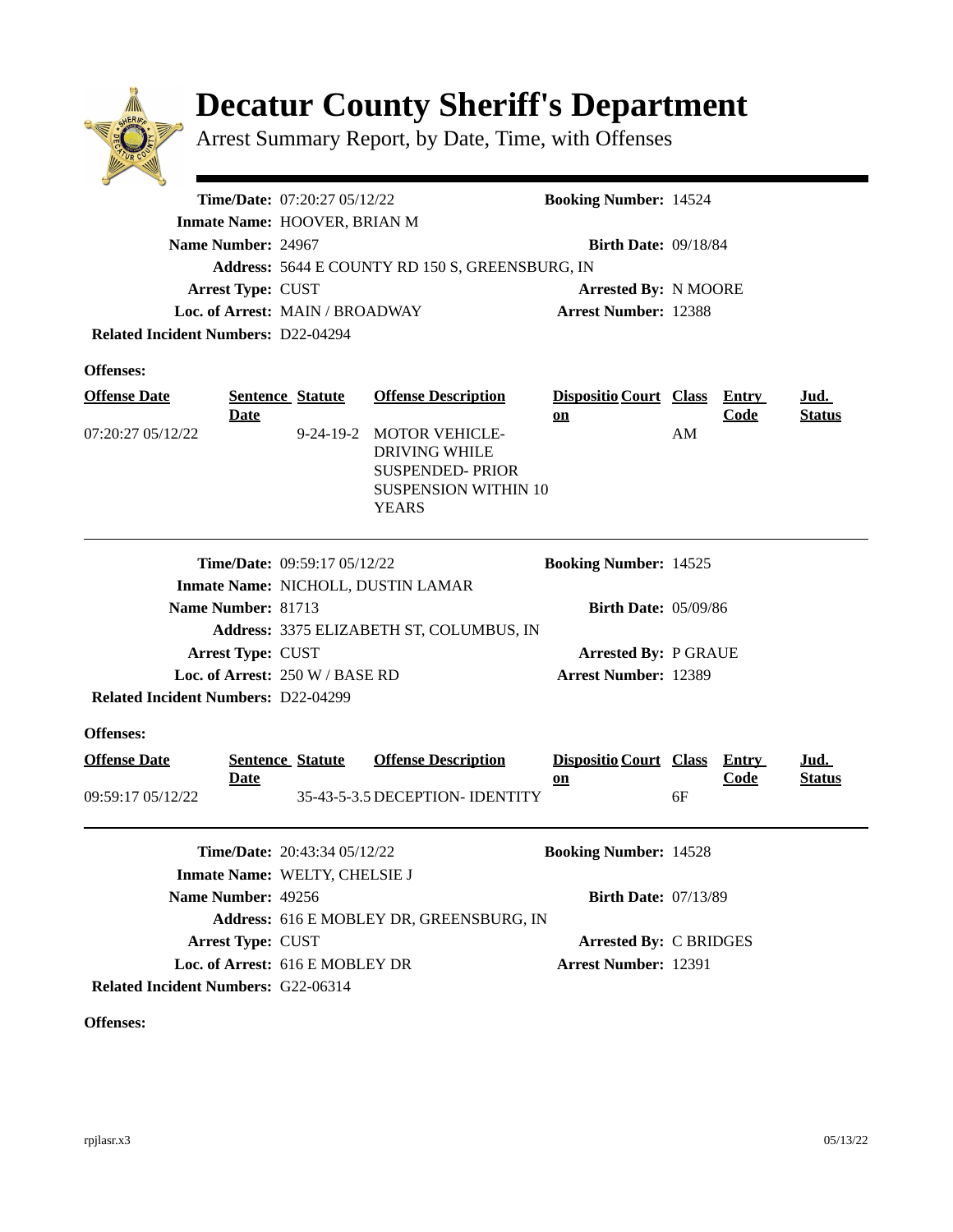| <b>Offense Date</b><br>20:43:34 05/12/22   | <b>Date</b>              | <b>Sentence Statute</b>                                                               | <b>Offense Description</b><br>35-33-2-1 GROUNDS;<br><b>INDICTMENT OR</b><br><b>INFORMATION FILED;</b><br>PROBABLE CAUSE<br>(WARRANT) | Dispositio Court Class Entry<br>on  | 6F        | <b>Code</b> | Jud.<br><b>Status</b> |  |
|--------------------------------------------|--------------------------|---------------------------------------------------------------------------------------|--------------------------------------------------------------------------------------------------------------------------------------|-------------------------------------|-----------|-------------|-----------------------|--|
|                                            |                          | <b>Time/Date: 23:08:33 05/12/22</b>                                                   |                                                                                                                                      | <b>Booking Number: 14530</b>        |           |             |                       |  |
| Inmate Name: TAYLOR, GREGORY S             |                          |                                                                                       |                                                                                                                                      |                                     |           |             |                       |  |
|                                            | Name Number: 20421       |                                                                                       |                                                                                                                                      | <b>Birth Date: 10/21/64</b>         |           |             |                       |  |
|                                            |                          | Address: 7864 W COUNTY ROAD 80 N, GREENSBURG, IN                                      |                                                                                                                                      |                                     |           |             |                       |  |
|                                            | <b>Arrest Type: CUST</b> |                                                                                       |                                                                                                                                      | <b>Arrested By: M TERKHORN</b>      |           |             |                       |  |
|                                            |                          | Loc. of Arrest: 100 N BROADWAY ST;                                                    |                                                                                                                                      | <b>Arrest Number: 12393</b>         |           |             |                       |  |
|                                            |                          | <b>BLOCK</b>                                                                          |                                                                                                                                      |                                     |           |             |                       |  |
| <b>Related Incident Numbers: G22-06319</b> |                          |                                                                                       |                                                                                                                                      |                                     |           |             |                       |  |
| <b>Offenses:</b>                           |                          |                                                                                       |                                                                                                                                      |                                     |           |             |                       |  |
| <b>Offense Date</b>                        |                          | <b>Sentence Statute</b>                                                               | <b>Offense Description</b>                                                                                                           | <b>Dispositio Court Class Entry</b> |           |             | <u>Jud.</u>           |  |
| 23:08:33 05/12/22                          | <b>Date</b>              | $35 - 33 - 2 - 1$                                                                     | GROUNDS;<br><b>INDICTMENT OR</b><br><b>INFORMATION FILED;</b><br>PROBABLE CAUSE<br>(WARRANT)                                         | $on$                                |           | <b>Code</b> | <b>Status</b>         |  |
|                                            |                          | Time/Date: 00:15:18 05/13/22                                                          |                                                                                                                                      | <b>Booking Number: 14532</b>        |           |             |                       |  |
|                                            |                          | Inmate Name: KNECHT, TANNER JOSEPH                                                    |                                                                                                                                      |                                     |           |             |                       |  |
|                                            | Name Number: 41215       |                                                                                       |                                                                                                                                      | <b>Birth Date: 11/29/01</b>         |           |             |                       |  |
|                                            |                          |                                                                                       | Address: 6038 N STATE RD 3, GREENSBURG, IN                                                                                           |                                     |           |             |                       |  |
|                                            | <b>Arrest Type: CUST</b> |                                                                                       |                                                                                                                                      | <b>Arrested By: L WILDER</b>        |           |             |                       |  |
|                                            |                          | Loc. of Arrest: 420 W / N US HWY 421                                                  |                                                                                                                                      | <b>Arrest Number: 12395</b>         |           |             |                       |  |
| <b>Related Incident Numbers: D22-04327</b> |                          |                                                                                       |                                                                                                                                      |                                     |           |             |                       |  |
| Offenses:                                  |                          |                                                                                       |                                                                                                                                      |                                     |           |             |                       |  |
| <b>Offense Date</b>                        |                          | <b>Sentence Statute</b>                                                               | <b>Offense Description</b>                                                                                                           | Dispositio Court Class Entry        |           |             | <u>Jud.</u>           |  |
| 00:15:18 05/13/22                          | <b>Date</b>              | $7.1 - 5 - 7 - 7$                                                                     | <b>ALCOHOLIC</b><br><b>BEVERAGE-MINOR</b><br>POSSESS ALCOHOL                                                                         | $on$                                | <b>CM</b> | <b>Code</b> | <b>Status</b>         |  |
|                                            |                          | <b>Time/Date: 00:15:18 05/13/22</b><br>Inmate Name: NOBBE, LANDON<br><b>NATHANIEL</b> |                                                                                                                                      | <b>Booking Number: 14531</b>        |           |             |                       |  |